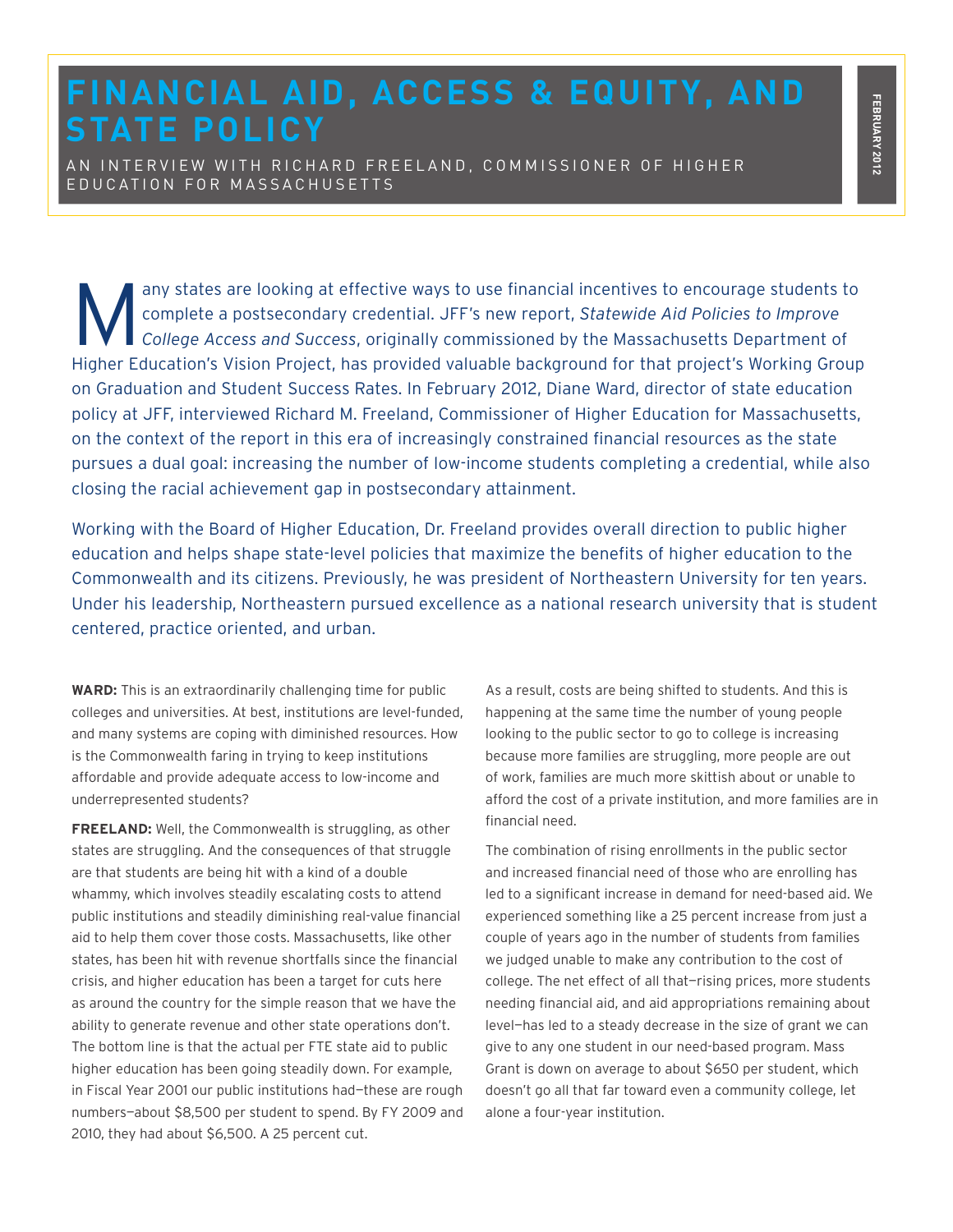**WARD:** You and the Board of Higher Education have given this a great amount of thought. About a year ago, you launched the Vision Project, which includes an examination of the state's financial aid program. What is the Vision Project?

**FREELAND:** The vision in the Vision Project is rooted in the idea that Massachusetts needs to have the best-educated citizenry and workforce in the country because of the nature of our economy and our total dependence on the educational level of our workforce to drive the economy. We have translated that into five measurable goals for public higher education.

## *(See Vision Project at http://www.mass.edu/currentinit/ visionproject.asp)*

Take, for example, graduation rates and student success since that's the specific focus here. What can an individual campus do and what can a system do to increase the likelihood that the students we enroll are going to succeed? State policy opportunities include issues like financial aid and how it's allocated, as well as transferability from two-year to four-year institutions and how easy or difficult that is. Campus-level issues are what kind of counseling support, what kind of remediation programs, what kind of career mapping programs need to be made available to students to make it likely that they'll succeed?

We created a Working Group on Graduation Rates and Student Success. Their charge was to identify best practices for promoting student success, both at the campus level and the system level, and to summarize their findings in a report, which they issued last spring. Now we're helping and encouraging the colleges to make use of these ideas and these policy initiatives to see if we can move the needle. As part of their deliberations, the working group commissioned a report, *Statewide Aid Policies to Improve College Access and Success*, and recommended that a successor body develop a concrete proposal to experiment with the use of financial aid in this way. That work has provided the basis for the specific project we are currently discussing.

**WARD:** Financial aid can serve many purposes, aside from just providing money to students. A number of states have sought to incentivize better outcomes.

**FREELAND:** Yes, the classic way to think about need-based financial aid, which is what we're focused on here, is really as an entitlement based on need. Need-based means aid is given because the student's family circumstances aren't such that the family can support the full cost of college. That's great as far as it goes. But now you start to ask a couple of other

questions. Let's take two students. They're similarly situated financially, socially, etc, etc. One student buckled down in high school and did all the things that were necessary to prepare for college, took all the right recommended courses, worked hard, did the homework, got good grades, etc. etc. Another student sort of blew off high school but managed to make it through.

In a need-based world, those two students are going to get exactly the same amount of financial aid. But people are starting to ask themselves, does that really make sense? Given scarce dollars, given the fact that there is not enough to go around, do we want to send the message that no matter what you do, you're going to get the same amount of money? Or do we want to send a different message? If you really work a little harder to prepare yourself for college, you're going to do a little better in terms of financial aid.

So some states have started to structure financial aid programs to actually incentivize students while still in high school to prepare them better for college.

Other states have started to look at behavior in college. For example, we know that students who take a full load of courses and move forward rather briskly are more likely to succeed than students who take a couple of courses and stretch their education out over long periods of time. We know that students who develop a pattern of completing the courses that they start and sign up for, rather than adding or dropping a lot, are more likely to succeed. So can we use financial aid to incentivize the kind of behaviors in college that we know correlate with success?

In Massachusetts, we are starting to think about such incentive-oriented pilot projects, using our need-based financial aid, to see whether it's possible to get better results for more students, using it somewhat more strategically.

Jodut Hashmi's report was background to tell us what other states have done that we could learn from and as a foundation to the discussion we're having now. I believe as a policy professional that you never want to reinvent the wheel if somebody else has invented the wheel for you. This is a complicated business and there are many different roads to go down. Do you focus on high school or do you focus on college?

There is no silver bullet yet. Mostly, because none of these programs, to the best of my knowledge, is more than a few years old. Plus it is extremely difficult to move the needle in this area. Many things that impinge on students' lives can get in the way of success in college, so that to try to get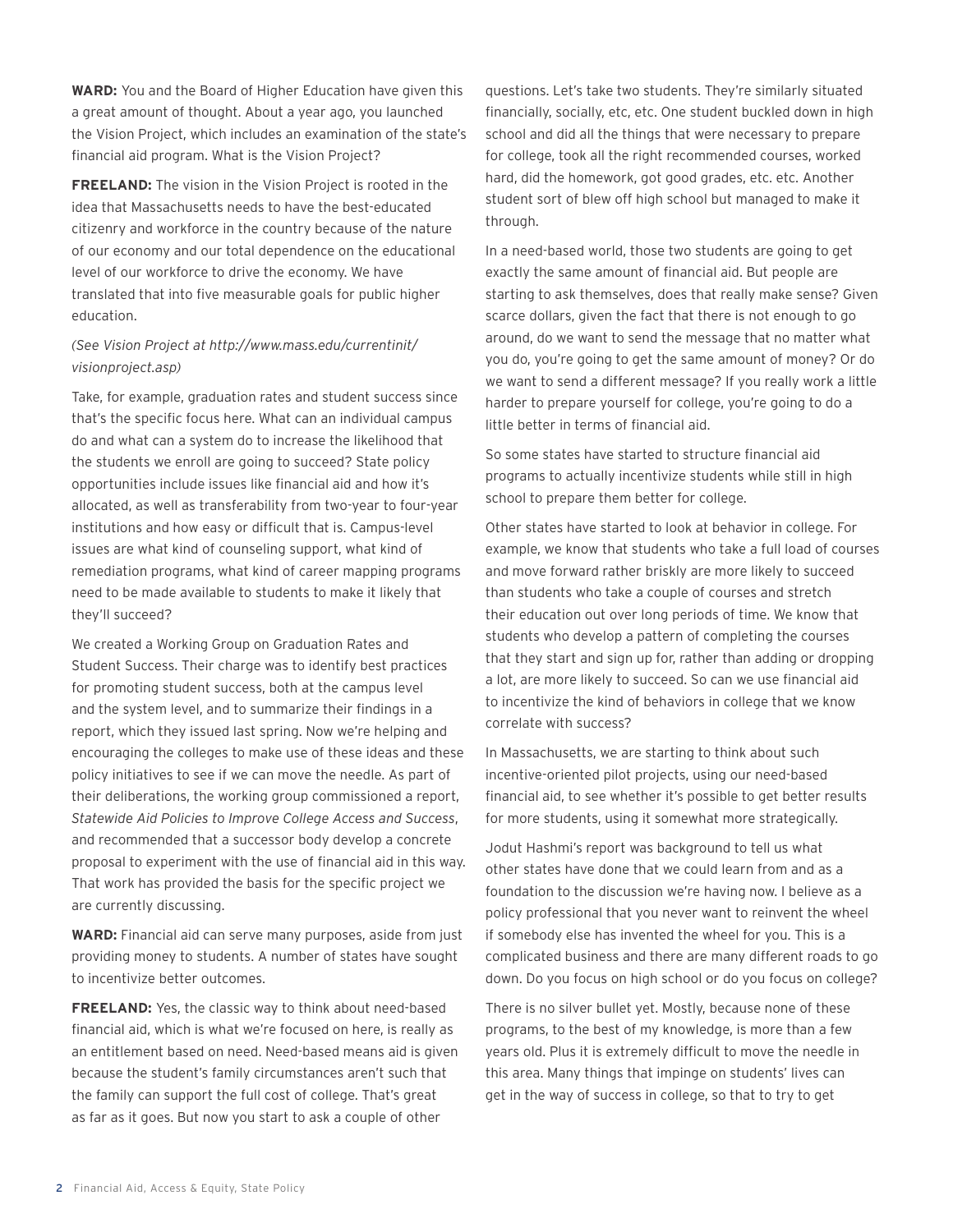better results by manipulating only one variable is already compromised.

But I do believe that, for many students, the financial variable is the most important and that if you can minimize financial pressure on students—ideally take it completely away—you've gone a long way toward increasing the likelihood of success. A very large percentage of students who drop by the wayside drop by the wayside for financial reasons.

**WARD:** You mentioned that this is work that requires policy change, not only at the system level but also state and institutional. Does that make it more challenging to come to consensus?

**FREELAND:** It does make it more challenging. Just looking at the campus level, where the work actually has to occur and where the results have to appear, we have a highly decentralized system in Massachusetts. At the end of the day, every campus is going to do it its own way. Even if the Board of Higher Education had the wisdom, it would not have the power to mandate what's best practice. We can make suggestions, we can do research that suggests this is more effective than that. But at the end of the day, every college and every faculty figures it out for themselves. So in terms of moving a system in some particular direction, there are those kinds of barriers.

There are huge resource barriers at the campus level. Some things are just obvious and yet hard to do. For example, to improve graduation and student success really effectively, you need to be able to track individual students quite well, and you need to be able to mount the kind of institutional research about who succeeds and who doesn't succeed in local settings. You need to be able to identify where to intervene and what kinds of interventions are most valuable.

Also, we know that if you can provide students with more counseling and more support and more guidance, that makes a huge amount of difference. Our counselor-to-student ratio is so large as to be laughable in terms of being able to actually reach many students. So there are things that we know work that we just can't afford to do.

There are other places where we're not so sure what works best. We're not really so sure what works best in terms of, let's say, remediation. What do you do with a student who comes out of high school reading at an eighth-grade level? They've somehow passed the MCAS [the state exam], so they're entitled to be in the community college system, but they're reading at an eighth-grade level. They've got to take three levels of remediation before they're ever going to get to creditbearing work, and they're going to use up their financial aid to get to those three levels.

**WARD:** How do you design pathways that work for those students?

**FREELAND:** Well, that's another question that we're wrestling with. If you think of the question in straight economic terms, if our goal is to create the largest number of success stories for students in our system, what is the most strategic use of the marginal dollar to accomplish that result? That's kind of a hardheaded, economist's way of thinking about it, but it leads you to this question: Since you don't have enough money to go around, are some students so unlikely ever to succeed no matter what you do that extending financial aid to those people is not a good use of marginal dollars? Whereas if you took the dollars you were giving to students who have one chance in a hundred of ever succeeding and gave it to students who had fifty chances in a hundred, would the end result be more of a total success story?

We're about to test that proposition in a small pilot, but we're not going to rule any students out for eligibility, no matter how poorly prepared they are. But then we're going to see what is the impact of helping students at different levels of academic preparation, in terms of an ultimate benefit, in terms of graduation.

**WARD:** And that will inform what decisions you ultimately make?

**FREELAND:** It will. That's the intent. It's a pilot project for just that reason. The goal is to start in the next round of financial aid, which will be awarded this spring. By April, presumably we'll be starting to implement it on a pilot basis with a select group of institutions—probably half a dozen is what the task force is thinking—and a limited number of students within those institutions. It will be enough to tell us what works and doesn't work and where we might scale up most effectively.

**WARD:** I suspect other states will be watching this pilot closely to learn lessons themselves.

**FREELAND:** Well, our premise is that Massachusetts should be a leader in all these areas. I think the reality is we may not be as much of a leader as we sometimes think we are. We are a great center of education. We're probably the nation's greatest center of education, but an awful lot of that reputation is based on the existence of these wonderful, world-class private institutions we have. And that's been a double-edged sword for Massachusetts. I think it has led to certain complacency with respect to public higher education. To put it crudely, do